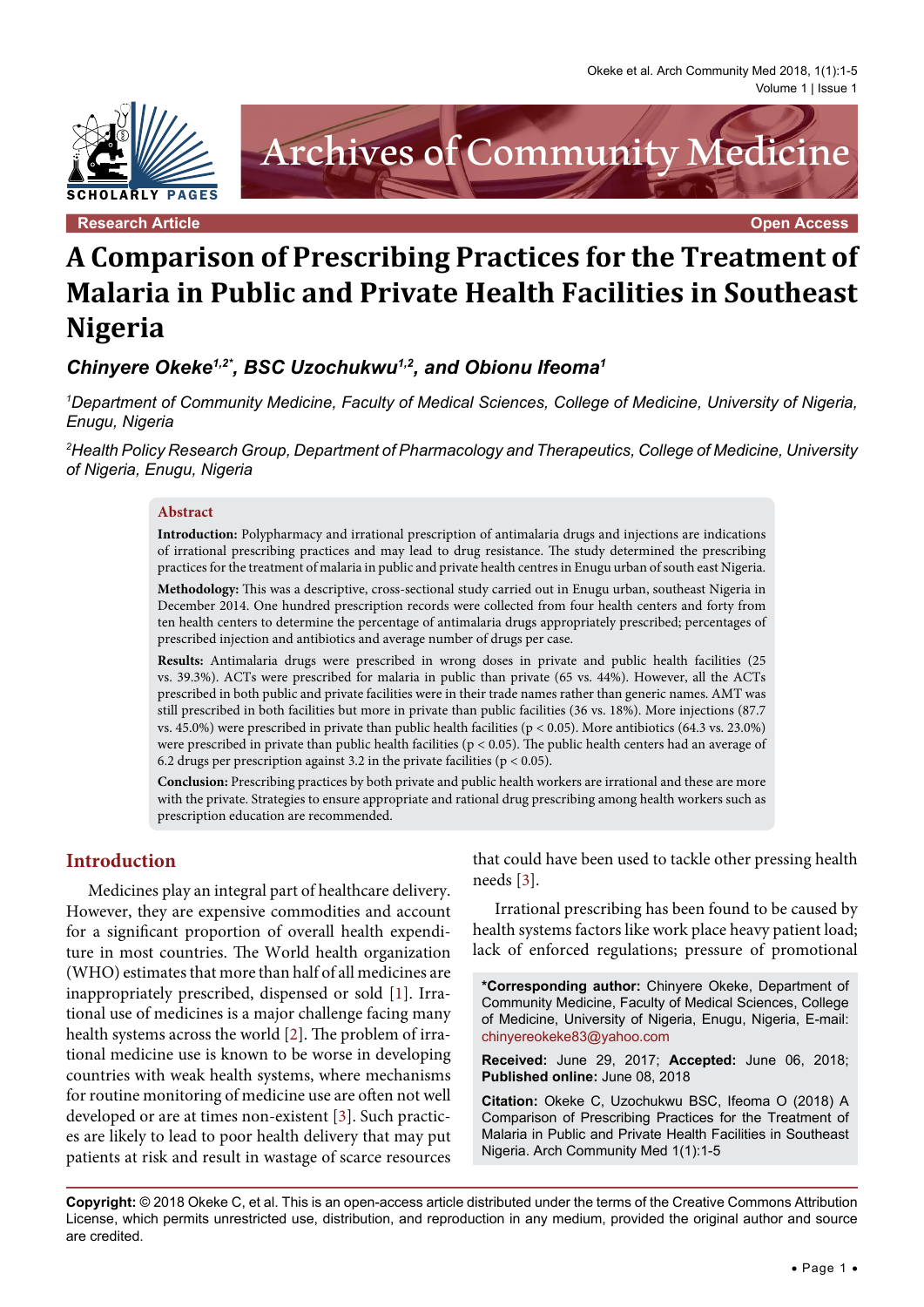

activities; discrepancy of lab results; lack of supervision, monitorind and evaluation [[4\]](#page-4-3). Other factors identified are prescribers and dispensers issues like inadequate knowledge and skills, lack of evidence based practices; presure to prescribe and dispense; lack of medication information; lack of continous professional development [\[5\]](#page-4-4). While patient factors like patient/relatives demands/ exepectations; wrong health beliefs; cultural practices; lack of health education.

Drug use problems such as polypharmacy and irrational prescription of antimalaria and injections are indications of irrational prescribing practices and may lead to drug resistance [[6-](#page-4-5)[10](#page-4-6)]. It has also been seen to lead to medicine stock outs, eroding patients confidence in the health systems and leading to cause of loss of public and personal resources [[11](#page-4-7)].

Resistance has arisen to all classes of anti-malaria drugs. This has increased the global malaria burden and is a major threat to malaria control. Studies have found that widespread and indiscriminate use of anti-malaria drugs places a strong selective pressure on malaria parasites to develop high levels of resistance [\[10](#page-4-6)[,12\]](#page-4-8).

Anti-malaria drug resistance is therefore defined as the ability of a parasite strain to survive and/or multiply despite the administration and absorption of a drug given in doses equal to or higher than those usually recommended but within tolerance of the subject, the drug in question having gained access to the parasite or the infected red blood cell for the duration of the time necessary for its normal action [[13](#page-4-9)[-17\]](#page-4-10).

Studies have shown that one of the influences on development of anti-malarial drug resistance includes overall drug pressure, among others [\[18](#page-4-11)]. This has also been considered the single most important factor in the development of resistance [[6](#page-4-5),[19](#page-4-12)]. Reliance on presumptive treatment can also facilitate the development of anti-malaria drug resistance.

Interventions aimed at preventing drug resistance, per se, generally focus on reducing overall drug pressure through more selective use of drugs; improving the way drugs are used through improving prescribing, follow-up practices, and patient compliance; or using drugs or drug combinations which are inherently less likely to foster resistance or have properties that do not facilitate development or spread of resistant parasites [[13](#page-4-9),[20](#page-4-13)]. In other words, interventions aimed at promoting the rational use of drugs.

Rational use of drugs requires that patients receive medications appropriate to their clinical needs, in doses that meet their own individual requirements for an adequate period of time, and the lowest cost to them and their community [[21](#page-4-14)]. The definition implies that rational use of drugs, especially rational prescribing should meet certain criteria. Unfortunately, in the real world, the prescribing pattern does not always conform to criteria and can be classified as inappropriate or irrational prescribing.

Irrational prescribing may be regarded as "pathological" prescribing [[21](#page-4-14)], as occurs with overuse of antibiotics and anti-diarrheals, indiscriminate use of injections, multiple drug prescriptions (polypharmacy), minerals and tonics for malnutrition.

The impact of this irrational use of drugs can be seen in many ways: Reduction in the quality of drug therapy leading to increased morbidity and mortality, Waste of resources leading to reduced availability of other vital drugs and increased costs. Increased risk of unwanted affects such as adverse drug reactions and the emergence of drug resistance, Psychosocial impacts, such as when patients come to believe that there is "a pill for every ill". This may cause an apparent increased demand for drugs [[10](#page-4-6)].

The availability of drugs is one of the most visible symbols of quality care to consumers as in a study it was shown that the patients' visits dropped when health facilities ran out of commonly used drugs [[22](#page-4-15)].

Consumers perception of expertise of health workers is linked to their prescribing rate and the greater the number of drugs prescribed, the higher the perceived expertise of the health worker [[23](#page-4-16)]. Some authors have recommended just two drugs per prescription [[24](#page-4-17)] and that justification for more drugs than this should be required because of the increased risk of drug interactions [[25](#page-4-18)]. Poor prescribing practices often result in inappropriate use of drugs.

In some countries, high numbers of drugs per prescription have been found [[26\]](#page-4-19). Studies revealed that the average number of drugs prescribed in public sector facilities in most developing countries ranged from 1.3 to 2 drugs between 1990 and 1992. In Indonesia, Nigeria and Ghana the figures differed significantly from this average. Results show that in Indonesia, the average number of drugs per case was 3.3, in Nigeria 3.8 and in Ghana 4.3 [[21\]](#page-4-14). When the number of drugs per case was broken down by diagnosis, very little change was noted showing that the general pattern of polypharmacy occurs almost independent of diagnosis. Evidence exists in Nigeria that health personnel tend to embark on polypharmacy in their attempts to treat a number of possible diseases simultaneously [[27](#page-4-20)].

Reports have indicated that unnecessary use of medicines can stimulate inappropriate patient demand and over prescribing quickly exhausts stocks of medicines in public health facilities, leading to patients' loss of confi-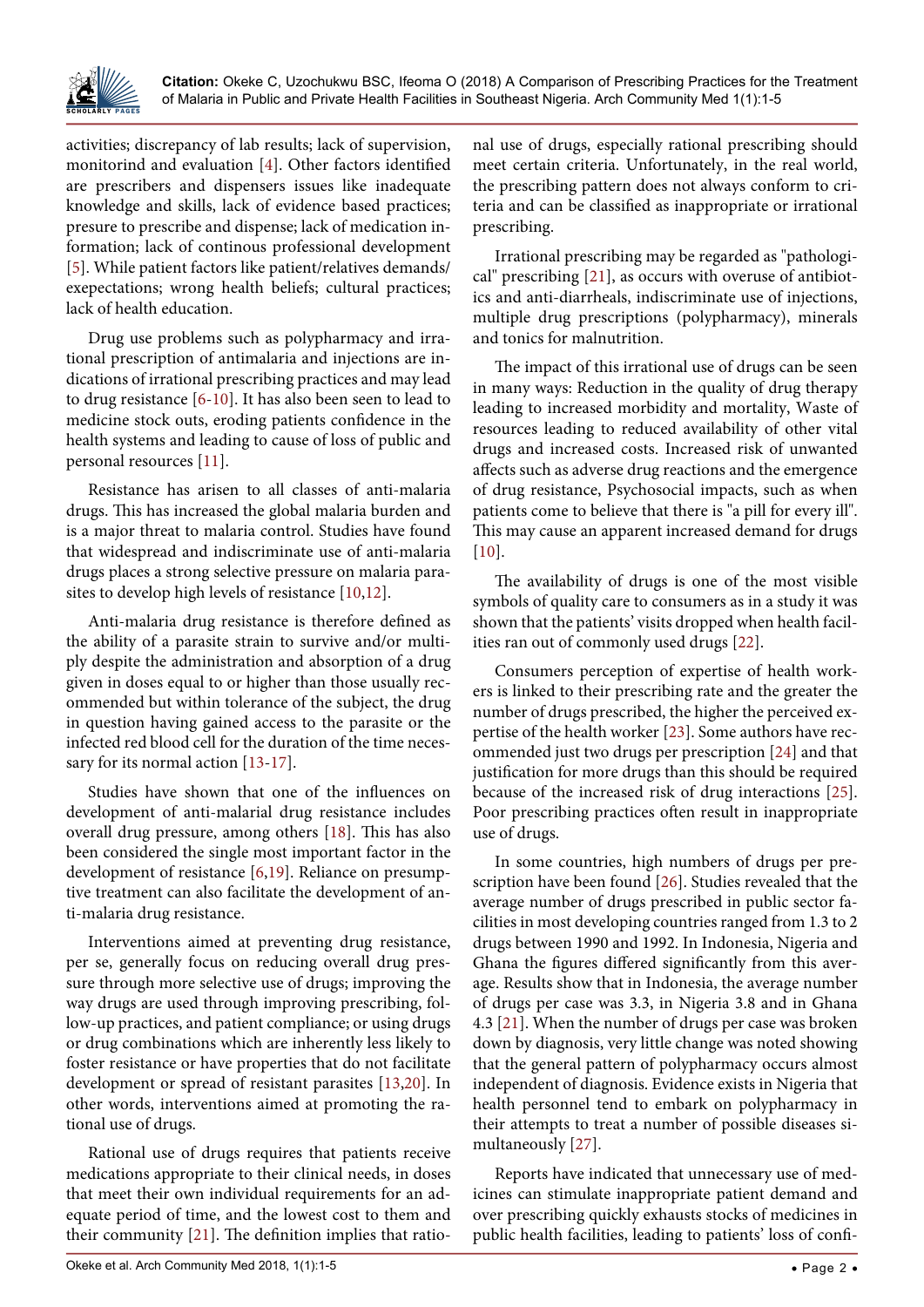

**Citation:** Okeke C, Uzochukwu BSC, Ifeoma O (2018) A Comparison of Prescribing Practices for the Treatment of Malaria in Public and Private Health Facilities in Southeast Nigeria. Arch Community Med 1(1):1-5

<span id="page-2-1"></span>

|  |  | Table 1: Prescription analysis. |  |
|--|--|---------------------------------|--|
|--|--|---------------------------------|--|

| Indicators                                                      | Private | <b>Public</b> | Chi square (p-value)  |  |
|-----------------------------------------------------------------|---------|---------------|-----------------------|--|
| Percentage of antimalaria drugs were prescribed in wrong doses  | 25%     | $39.3\%$      | 3.10 0.0780900        |  |
| Average percentage of prescriptions with an injection           | 87.7    | 45.0%         | 21.07 0.0000044       |  |
| Average percentage of prescriptions with one or two antibiotics | 64.3    | $23.0\%$      | $[22.15]$ [0.0000025] |  |
| Average number of drugs per prescription (SD)                   | 3.2     | 6.2           | 0.74 0.03906743       |  |

dence in the health-care system and reduced attendance [\[28\]](#page-4-21). A situation that a private hospital can ill afford with the usual profit orientation of such facilities as against the public health facilities with a different orientation.

The rational use of drugs is potentially more problematic at lower levels of the health services like the Primary Health Centers where supervision and controls even in the best of conditions is less rigorous [\[29,](#page-4-22)[30\]](#page-4-23). The private health facilities even more, with little or no supervision or control.

The prescribing practices in the public and private health facilities in the treatment of malaria is not known in Nigeria. The aim of this study is to compare the prescribing practices for the treatment of malaria in public and private health facilities in southeast Nigeria.

## **Methods**

## **Study area**

This study took place in Enugu urban, southeast Nigeria. Enugu state has a total population of about 3,257,298 people [[31](#page-4-24)]. Enugu urban is the capital city of Enugu state. It comprised of Enugu north and parts of Enugu south and east LGAs. It houses about five public tertiary health institutions, good numbers of private hospitals and primary health centers, and large number of drug retailers scarttered all over the place. There are also good roads and these are indications of physical access to the health facilities in all seasons of the year.

## **Study design**

This was a descriptive, cross-sectional study that took place in Enugu urban, southeast Nigeria.

#### **Data collection**

Treatment records from Primary health centers were randomly selected retrospectively; prescriptions from the private clinics were collected prospectively using surrogate patients. One hundred prescription records were collected from four health centers (25 per health center), and four prescriptions each were collected from 10 private clinics (40 total).

## **Data analysis**

Data entry and analysis was done using SPSS version 20. For each of the prescriptions, the following variables were analysed: The percentage of prescriptions with an-

<span id="page-2-0"></span>**Table 2:** Table of characteristics of subjects whose prescriptions were used for the study.

| Variable              | <b>Public health</b><br>facility ( $N = 100$ ) | <b>Private health</b><br>facility ( $N = 40$ ) |  |  |
|-----------------------|------------------------------------------------|------------------------------------------------|--|--|
| Age (Years)           | Frequency (%)                                  | Frequency (%)                                  |  |  |
| $0 - 10$              | 27 (27)                                        | 10(25.0)                                       |  |  |
| 11-20                 | 18 (18)                                        | 6(15.0)                                        |  |  |
| $21 - 30$             | 32 (32)                                        | 11(27.5)                                       |  |  |
| 31-40                 | 9(9)                                           | 5(12.5)                                        |  |  |
| 41-50                 | 6(6)                                           | 3(7.5)                                         |  |  |
| 51-60                 | 3(3)                                           | 5(12.5)                                        |  |  |
| 61-70                 | 5(5)                                           | 0(0)                                           |  |  |
| Mean $\pm$ (SD) years | 24.3 (24.3)                                    | 21.7 (24.2)                                    |  |  |
| Sex                   |                                                |                                                |  |  |
| Male                  | 21 (21.0)                                      | 9(22.5)                                        |  |  |
| Female                | 79 (79.0)                                      | 31 (77.5)                                      |  |  |

timalaria drugs appropriately prescribed; percentages of prescribed injection and antibiotics and the average number of drugs per case.

### **Results**

The mean age of the respondents was found to be 24.3 years and there were more females than males in both gropus: 79% and 77.5% respectively as shown in [Table 2](#page-2-0).

Antimalaria drugs were prescribed in wrong doses in both private and public health facilities (25 vs. 39.3%) respecticely as shown in [Table 1.](#page-2-1)

More injections (87.7 vs. 45.6%) and more antibiotics (64.3 vs. 23.4%) were prescribed in private than public health facilities ( $p < 0.05$ ) and both were found to be statistically significant as shown in [Table 1](#page-2-1). Polypharmacy and irrational prescription of vitamins and other combination preparations was common in both public and private facilities. However, the public health centers had an average of 6.2 drugs per prescription against 3.2 in the private facilities. In general, prescriptions were significantly poorer in the private health facilities compared to the public.

## **Discussion**

The study has shown that prescribing practices in the study area are irrational, the situation in the private health facilities is poorer than that in the public health facilities. This may be attributable to the different orientations of these sectors, the private facilities being more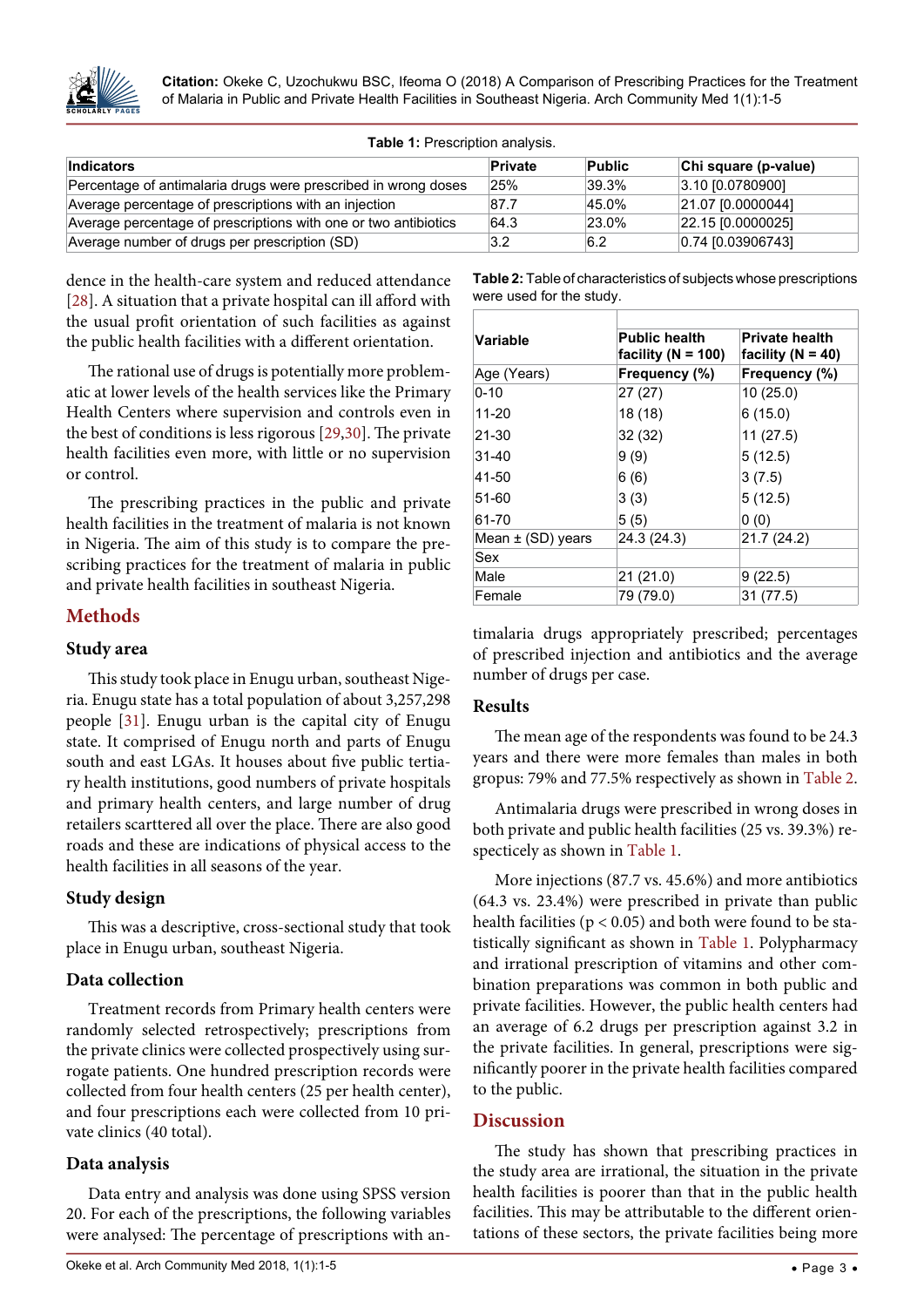

profit oriented. Injection use is a simple indicator of therapeutic practices [[21](#page-4-14)], and this may lead to irrational prescribing and drug resistance. This study found that more chloroquine injections (87.7 vs. 45.6%) were used in the private than public health facilities. The pressure towards consumer satisfaction in private health facilities, may be the reason for this high use as prescribers tend to believe that patients expect and are satisfied by receiving injections and that some patients would ask for injections even when this has not been prescribed. However, this high use could also be attributable to the fact that in health care market, patients may not be wholly informed and so may depend on the decisions of their providers, and this is more with the private who are more profit oriented. It can result also from socio-cultural factors such as patients' demand for drugs especially in the private health facilities. In a study in Indonesia, almost half of the under-fives and more than 70% of the over-five age group in the study, received at least one injection and when injection use was broken down by diagnosis, overuse was found to be common for many illnesses [\[21\]](#page-4-14).

The source of irrational use may be from the prescriber, [[32](#page-4-26)[-34\]](#page-4-27) as prescribers tend to believe that patients expect and are satisfied by receiving injections [\[21\]](#page-4-14) or the consumer [\[30](#page-4-23)[,31](#page-4-24)] for some patients do ask for injections. However, many dislike injections but accept them because of the belief that, "the doctor knows best".

Antibiotics use being another indicator of drug use and commonly used in developing countries due to the high load of infection, in this study, was found to be high 64.3% in the private facilities and 23.4% found in the public facilities. This was higher than the range of 25- 40% given for most countries [[19](#page-4-12)]. Excessive antibiotic use leads to resistance. Antibiotics are commonly used in developing countries due to the high load of infection, often as broad spectrum, often without the guidance of laboratory investigations.

Polypharmacy, is a problem in the study area. The number of drugs per case or per episode describes the pattern of polypharmacy, where more than one drug is prescribed (often unnecessarily) for a condition. In one study in Indonesia, the occurrence of polypharmacy or multiple prescribing was obvious, where the average number of drugs per case was 3.8 both for under-fives and for the over-five age group [\[17\]](#page-4-10). The average number of drugs prescribed in public facilities in developing countries has been noted as 1.3-2 drugs per prescripton, for Ghana and Nigeria, the values were much higher, 3.8 drugs per prescription for Nigeria [[17](#page-4-10)]. This study however showed the public health facilities as having an average of 6.2 drugs per prescription against 3.2 in the private facilities, indicating that the practice of polypharmacy is greater in the public facilities and may be on the increase. Polypharmacy and irrational prescription of vitamins and other combination preparations are common in both public and private facilities, the private facilities prescribing more injections and antibiotics than the public health facilities. This practice of polypharmacy and irrational prescribing could be linked to the health workers' knowledge and training. Some other studies in Nigeria found that the greater the number of drugs prescribed, the higher the perceived expertise of the health worker [[19](#page-4-12)]. The higher occurrence in public than private found in this study may be linked to the findings of [\[35](#page-4-25)], where PHC workers tend to over prescribe to quickly exhaust stocks of medicines.

Lack of continuing education and training like; inappropriate role models, the lack of objective drug information, the generalization of limited experience, and also misleading beliefs about drugs efficacy are likely to lead irrational prescribing.

The requirements to be fulfilled if the process of prescribing is appropriately followed will include: Steps in defining the patient's problems (or diagnosis); in defining effective and safe treatments (drugs and non-drugs); in selecting appropriate drugs, dosage and duration; in writing a prescription; in giving patients adequate information; and in planning to evaluate treatment responses.

Establishing a mandated multidisciplinary national body to coordinate policies on medicine use as part of a national medicines policy; Formulating and using evidence-based clinical guidelines for training and supervision; Selecting essential medicines lists based on treatments of choice; Setting up drug and therapeutics committees in larger hospitals; Promoting problem-based training in pharmacotherapy as part of undergraduate training; Making continuing in-service medical education a requirement of licensure; Promoting systems of supervision, audit and feedback in institutional settings; Providing independent information about medicines; Promoting public education about medicines; Eliminating perverse financial incentives that lead to irrational prescribing; Drawing up and enforcing regulation, including that of promotional activities; serving sufficient governmental expenditure to ensure equitable availability of medicines and health personnel.

Multifaceted, coordinated interventions are more effective than single interventions in changing prescribing practices by both public and private sector health providers. This should include four intervention strategies to improve drug use [[32](#page-4-26)], and these are educational, managerial, financial, and regulatory interventions. They should be based on detailed analyses of existing problems and take into account financial incentives. Intervention strategies should reflect local needs and may include me-